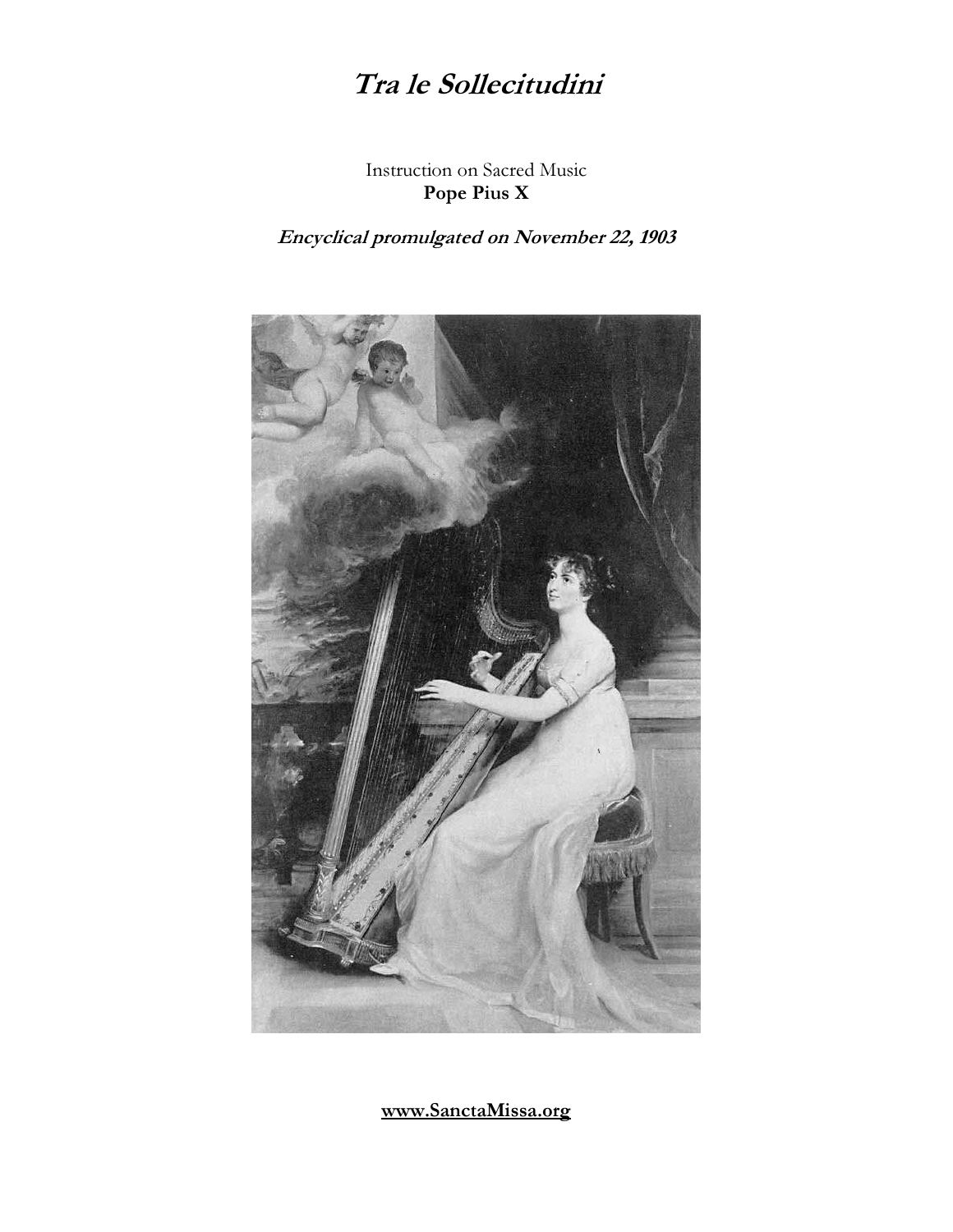Among the cares of the pastoral office, not only of this Supreme Chair, which We, though unworthy, occupy through the inscrutable dispositions of Providence, but of every local church, a leading one is without question that of maintaining and promoting the decorum of the House of God in which the august mysteries of religion are celebrated, and where the Christian people assemble to receive the grace of the Sacraments, to assist at the Holy Sacrifice of the Altar, to adore the most august Sacrament of the Lord's Body and to unite in the common prayer of the Church in the public and solemn liturgical offices. Nothing should have place, therefore, in the temple calculated to disturb or even merely to diminish the piety and devotion of the faithful, nothing that may give reasonable cause for disgust or scandal, nothing, above all, which directly offends the decorum and sanctity of the sacred functions and is thus unworthy of the House of Prayer and of the Majesty of God. We do not touch separately on the abuses in this matter which may arise. Today Our attention is directed to one of the most common of them, one of the most difficult to eradicate, and the existence of which is sometimes to be deplored in places where everything else is deserving of the highest praise -- the beauty and sumptuousness of the temple, the splendor and the accurate performance of the ceremonies, the attendance of the clergy, the gravity and piety of the officiating ministers. Such is the abuse affecting sacred chant and music. And indeed, whether it is owing to the very nature of this art, fluctuating and variable as it is in itself, or to the succeeding changes in tastes and habits with the course of time, or to the fatal influence exercised on sacred art by profane and theatrical art, or to the pleasure that music directly produces, and that is not always easily contained within the right limits, or finally to the many prejudices on the matter, so lightly introduced and so tenaciously maintained even among responsible and pious persons, the fact remains that there is a general tendency to deviate from the right rule, prescribed by the end for which art is admitted to the service of public worship and which is set forth very clearly in the ecclesiastical Canons, in the Ordinances of the General and Provincial Councils, in the prescriptions which have at various times emanated from the Sacred Roman Congregations, and from Our Predecessors the Sovereign Pontiffs.

It is with real satisfaction that We acknowledge the large amount of good that has been effected in this respect during the last decade in this Our fostering city of Rome, and in many churches in Our country, but in a more especial way among some nations in which illustrious men, full of zeal for the worship of God, have, with the approval of the Holy See and under the direction of the Bishops, united in flourishing Societies and restored sacred music to the fullest honor in all their churches and chapels. Still the good work that has been done is very far indeed from being common to all, and when We consult Our own personal experience and take into account the great number of complaints that have reached Us during the short time that has elapsed since it pleased the Lord to elevate Our humility to the supreme summit of the Roman Pontificate, We consider it Our first duty, without further delay, to raise Our voice at once in reproof and condemnation of all that is seen to be out of harmony with the right rule above indicated, in the functions of public worship and in the performance of the ecclesiastical offices. Filled as We are with a most ardent desire to see the true Christian spirit flourish in every respect and be preserved by all the faithful, We deem it necessary to provide before anything else for the sanctity and dignity of the temple, in which the faithful assemble for no other object than that of acquiring this spirit from its foremost and indispensable font, which is the active participation in the most holy mysteries and in the public and solemn prayer of the Church. And it is vain to hope that the blessing of heaven will descend abundantly upon us, when our homage to the Most High, instead of ascending in the odor of sweetness, puts into the hand of the Lord the scourges wherewith of old the Divine Redeemer drove the unworthy profaners from the Temple.

Hence, in order that no one for the future may be able to plead in excuse that he did not clearly understand his duty and that all vagueness may be eliminated from the interpretation of matters which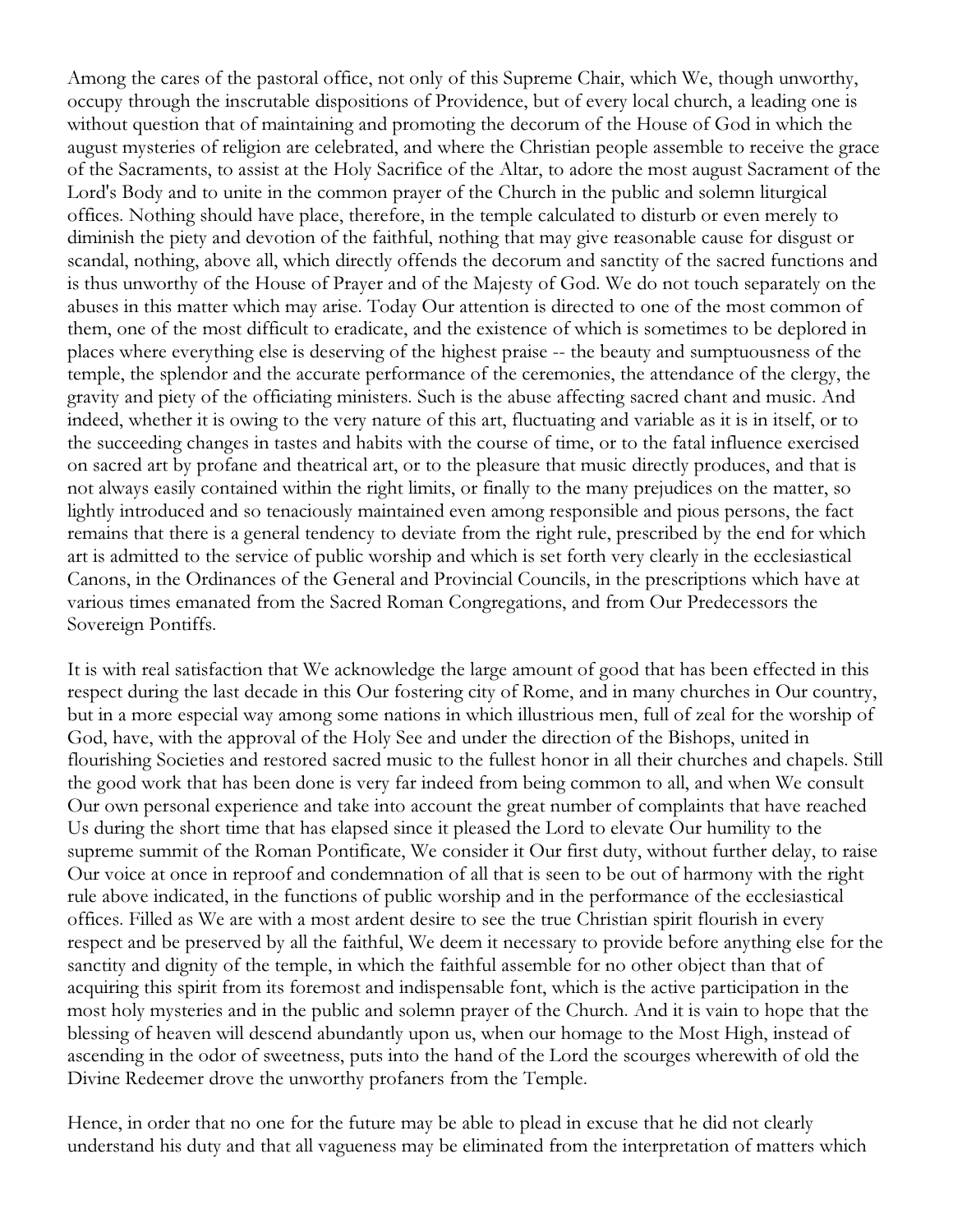have already been commanded, We have deemed it expedient to point out briefly the principles regulating sacred music in the functions of public worship, and to gather together in a general survey the principal prescriptions of the Church against the more common abuses in this subject. We do therefore publish, motu proprio and with certain knowledge, Our present Instruction to which, as to a juridical code of sacred music (quasi a codice giuridice della musica sacra), We will with the fullness of Our Apostolic Authority that the force of law be given, and We do by Our present handwriting impose its scrupulous observance on all.

## Instruction on Sacred Music

## I General principles

1. Sacred music, being a complementary part of the solemn liturgy, participates in the general scope of the liturgy, which is the glory of God and the sanctification and edification of the faithful. It contributes to the decorum and the splendor of the ecclesiastical ceremonies, and since its principal office is to clothe with suitable melody the liturgical text proposed for the understanding of the faithful, its proper aim is to add greater efficacy to the text, in order that through it the faithful may be the more easily moved to devotion and better disposed for the reception of the fruits of grace belonging to the celebration of the most holy mysteries.

2. Sacred music should consequently possess, in the highest degree, the qualities proper to the liturgy, and in particular sanctity and goodness of form, which will spontaneously produce the final quality of universality.

It must be holy, and must, therefore, exclude all profanity not only in itself, but in the manner in which it is presented by those who execute it.

It must be true art, for otherwise it will be impossible for it to exercise on the minds of those who listen to it that efficacy which the Church aims at obtaining in admitting into her liturgy the art of musical sounds.

But it must, at the same time, be universal in the sense that while every nation is permitted to admit into its ecclesiastical compositions those special forms which may be said to constitute its native music, still these forms must be subordinated in such a manner to the general characteristics of sacred music that nobody of any nation may receive an impression other than good on hearing them.

## II. The different kinds of sacred music

3. These qualities are to be found, in the highest degree, in Gregorian Chant, which is, consequently the Chant proper to the Roman Church, the only chant she has inherited from the ancient fathers, which she has jealously guarded for centuries in her liturgical codices, which she directly proposes to the faithful as her own, which she prescribes exclusively for some parts of the liturgy, and which the most recent studies have so happily restored to their integrity and purity.

On these grounds Gregorian Chant has always been regarded as the suprememodel for sacred music, so that it is fully legitimate to lay down thefollowing rule: the more closely a composition for church approaches in its movement, inspiration and savor the Gregorian form, the more sacred and liturgical it becomes; and the more out of harmony it is with that supreme model, the less worthy it is of the temple.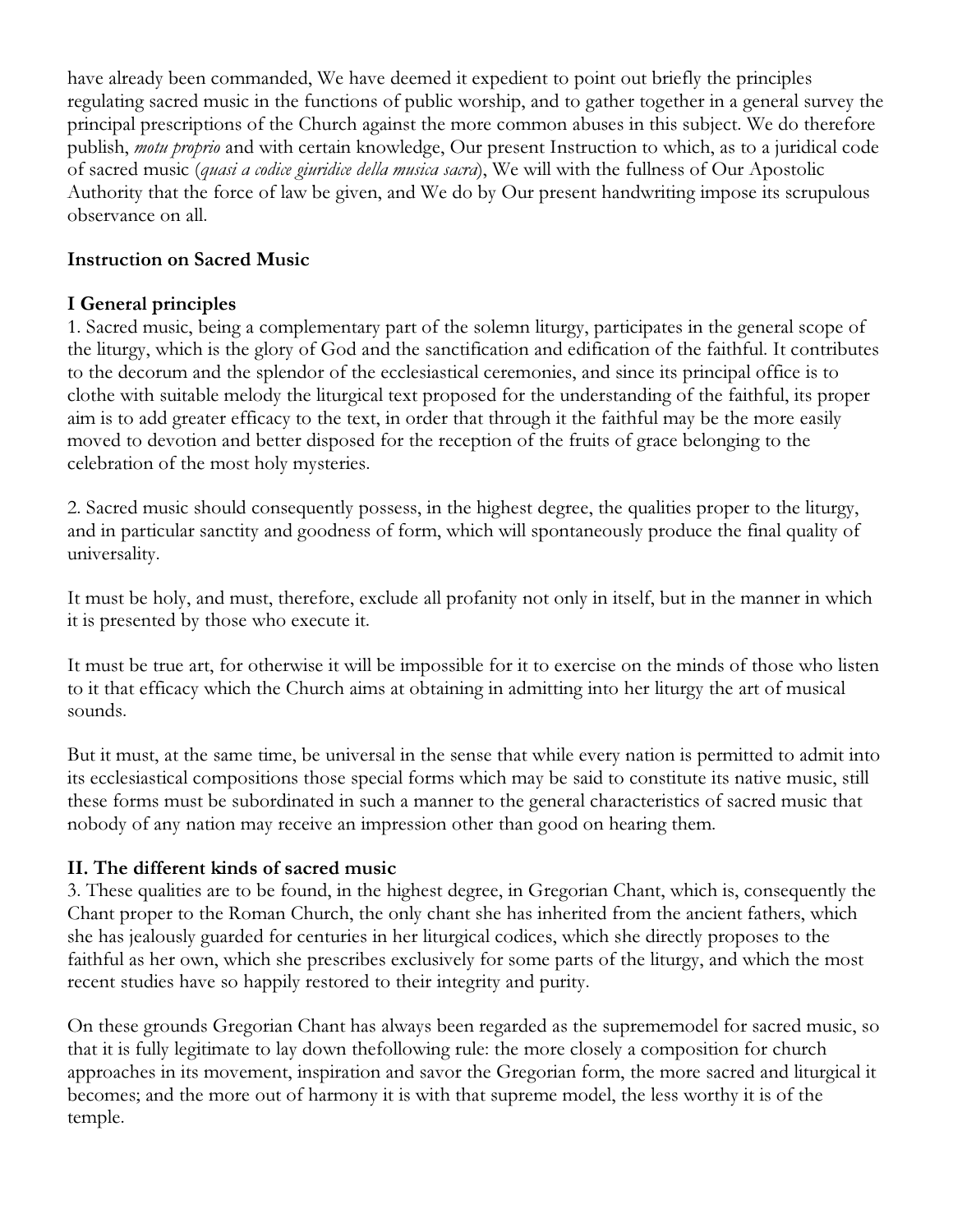The ancient traditional Gregorian Chant must, therefore, in a large measure be restored to the functions of public worship, and the fact must be accepted by all that an ecclesiastical function loses none of its solemnity when accompanied by this music alone.

Special efforts are to be made to restore the use of the Gregorian Chant by the people, so that the faithful may again take a more active part in the ecclesiastical offices, as was the case in ancient times.

4. The above-mentioned qualities are also possessed in an excellent degree by Classic Polyphony, especially of the Roman School, which reached its greatest perfection in the fifteenth century, owing to the works of Pierluigi da Palestrina, and continued subsequently to produce compositions of excellent quality from a liturgical and musical standpoint. Classic Polyphony agrees admirably with Gregorian Chant, the supreme model of all sacred music, and hence it has been found worthy of a place side by side with Gregorian Chant, in the more solemn functions of the Church, such as those of the Pontifical Chapel. This, too, must therefore be restored largely in ecclesiastical functions, especially in the more important basilicas, in cathedrals, and in the churches and chapels of seminaries and other ecclesiastical institutions in which the necessary means are usually not lacking.

5. The Church has always recognized and favored the progress of the arts, admitting to the service of religion everything good and beautiful discovered by genius in the course of ages -- always, however, with due regard to the liturgical laws. Consequently modern music is also admitted to the Church, since it, too, furnishes compositions of such excellence, sobriety and gravity, that they are in no way unworthy of the liturgical functions.

Still, since modern music has risen mainly to serve profane uses, greater care must be taken with regard to it, in order that the musical compositions of modern style which are admitted in the Church may contain nothing profane, be free from reminiscences of motifs adopted in the theaters, and be not fashioned even in their external forms after the manner of profane pieces.

6. Among the different kinds of modern music, that which appears less suitable for accompanying the functions of public worship is the theatrical style, which was in the greatest vogue, especially in Italy, during the last century. This of its very nature is diametrically opposed to Gregorian Chant and classic polyphony, and therefore to the most important law of all good sacred music. Besides the intrinsic structure, the rhythm and what is known as the conventionalism of this style adapt themselves but badly to the requirements of true liturgical music.

## III. The liturgical text

7. The language proper to the Roman Church is Latin. Hence it is forbidden to sing anything whatever in the vernacular in solemn liturgical functions -- much more to sing in the vernacular the variable or common parts of the Mass and Office.

8. As the texts that may be rendered in music, and the order in which they are to be rendered, are determined for every liturgical function, it is not lawful to confuse this order or to change the prescribed texts for others selected at will, or to omit them either entirely or even in part, unless when the rubrics allow that some versicles of the text be supplied with the organ, while these versicles are simply recited in the choir. However, it is permissible, according to the custom of the Roman Church, to sing a motet to the Blessed Sacrament after the Benedictus in a solemn Mass. It is also permitted, after the Offertory prescribed for the mass has been sung, to execute during the time that remains a brief motet to words approved by the Church.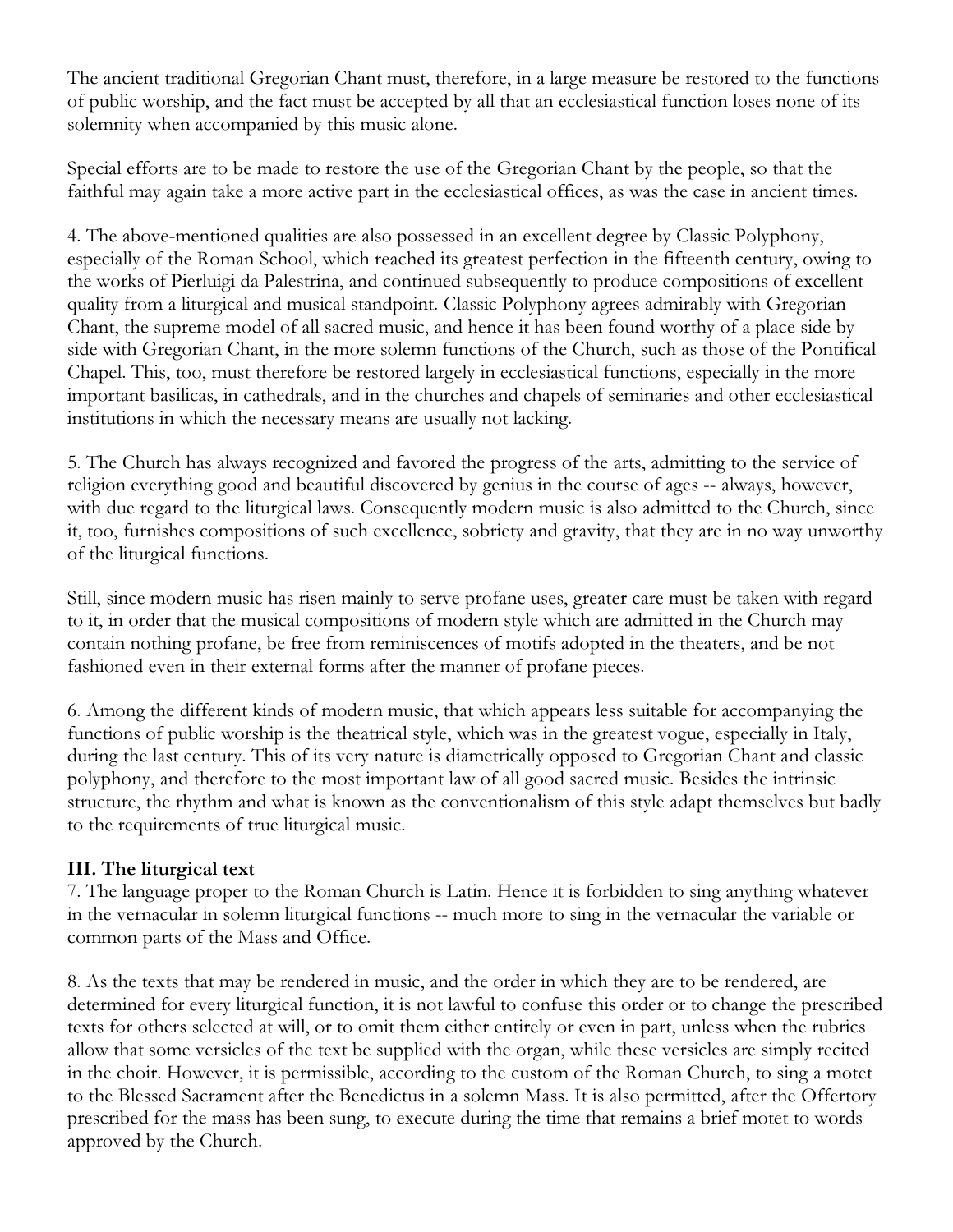9. The liturgical text must be sung as it is in the books, without alteration or inversion of the words, without undue repetition, without breaking syllables, and always in a manner intelligible to the faithful who listen.

## IV. External form of the sacred compositions

10. The different parts of the mass and the Office must retain, even musically, that particular concept and form which ecclesiastical tradition has assigned to them, and which is admirably brought out by Gregorian Chant. The method of composing an introit, a gradual, an antiphon, a psalm, a hymn, a Gloria in excelsis, etc., must therefore be distinct from one another.

11. In particular the following rules are to be observed:

(a) The Kyrie, Gloria, Credo, etc., of the Mass must preserve the unity of composition proper to the text. It is not lawful, therefore, to compose them in separate movements, in such a way that each of these movements form a complete composition in itself, and be capable of being detached from the rest and substituted by another.

(b) In the office of Vespers it should be the rule to follow the Caeremoniale Episcoporum, which prescribes Gregorian Chant for the psalmody and permits figured music for the versicles of the *Gloria Patri* and the hymn.

It will nevertheless be lawful on greater solemnities to alternate the Gregorian Chant of the choir with the so called falsi-bordoni or with verses similarly composed in a proper manner.

It is also permissible occasionally to render single psalms in their entirety in music, provided the form proper to psalmody be preserved in such compositions; that is to say, provided the singers seem to be psalmodising among themselves, either with new motifs or with those taken from Gregorian Chant or based upon it.

The psalms known as *di concerto* are therefore forever excluded and prohibited.

(c) In the hymns of the Church the traditional form of the hymn is preserved. It is not lawful, therefore, to compose, for instance, a *Tantum ergo* in such wise that the first strophe presents a romanza, a *cavatina*, an adagio and the Genitori an allegro.

(d) The antiphons of the Vespers must be as a rule rendered with the Gregorian melody proper to each. Should they, however, in some special case be sung in figured music, they must never have either the form of a concert melody or the fullness of a motet or a cantata.

# V. The singers

12. With the exception of the melodies proper to the celebrant at the altar and to the ministers, which must be always sung in Gregorian Chant, and without accompaniment of the organ, all the rest of the liturgical chant belongs to the choir of levites, and, therefore, singers in the church, even when they are laymen, are really taking the place of the ecclesiastical choir. Hence the music rendered by them must, at least for the greater part, retain the character of choral music.

By this it is not to be understood that solos are entirely excluded. But solo singing should never predominate to such an extent as to have the greater part of the liturgical chant executed in that manner;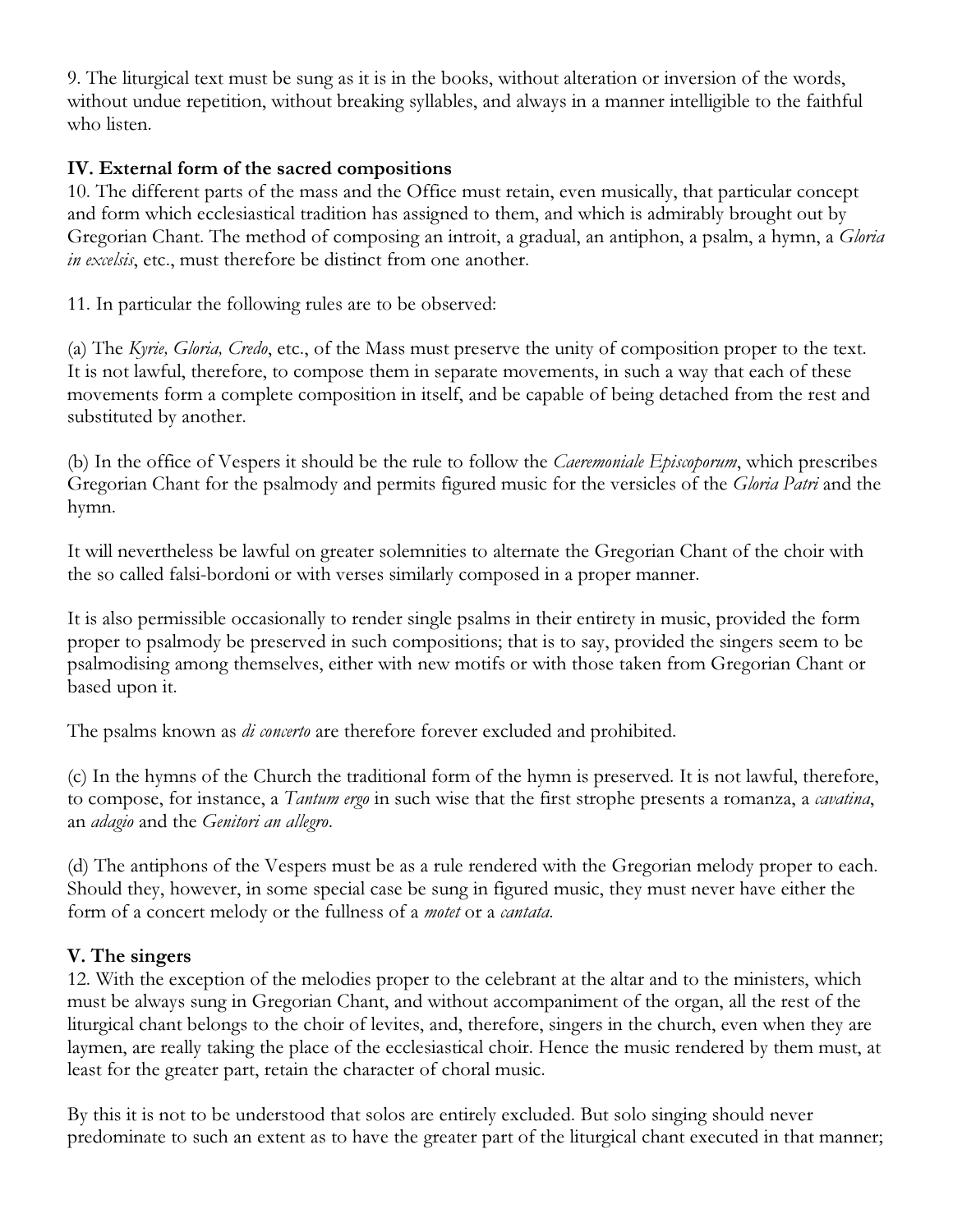the solo phrase should have the character or hint of a melodic projection (spunto), and be strictly bound up with the rest of the choral composition.

13. On the same principle it follows that singers in church have a real liturgical office, and that therefore women, being incapable of exercising such office, cannot be admitted to form part of the choir. Whenever, then, it is desired to employ the acute voices of sopranos and contraltos, these parts must be taken by boys, according to the most ancient usage of the Church.

14. Finally, only men of known piety and probity of life are to be admitted to form part of the choir of a church, and these men should by their modest and devout bearing during the liturgical functions show that they are worthy of the holy office they exercise. It will also be fitting that singers while singing in church wear the ecclesiastical habit and surplice, and that they be hidden behind gratings when the choir is excessively open to the public gaze.

## VI. Organ and instruments

15. Although the music proper to the Church is purely vocal music, music with the accompaniment of the organ is also permitted. In some special cases, within due limits and with proper safeguards, other instruments may be allowed, but never without the special permission of the Ordinary, according to prescriptions of the Caeremoniale Episcoporum.

16. As the singing should always have the principal place, the organ or other instruments should merely sustain and never oppress it.

17. It is not permitted to have the chant preceded by long preludes or to interrupt it with intermezzo pieces.

18. The sound of the organ as an accompaniment to the chant in preludes, interludes, and the like must be not only governed by the special nature of the instrument, but must participate in all the qualities proper to sacred music as above enumerated.

19. The employment of the piano is forbidden in church, as is also that of noisy or frivolous instruments such as drums, cymbals, bells and the like.

20. It is strictly forbidden to have bands play in church, and only in special cases with the consent of the Ordinary will it be permissible to admit wind instruments, limited in number, judiciously used, and proportioned to the size of the placeprovided the composition and accompaniment be written in grave and suitable style, and conform in all respects to that proper to the organ.

21. In processions outside the church the Ordinary may give permission for a band, provided no profane pieces be executed. It would be desirable in such cases that the band confine itself to accompanying some spiritual canticle sung in Latin or in the vernacular by the singers and the pious associations which take part in the procession.

# VII. The length of the liturgical chant

22. It is not lawful to keep the priest at the altar waiting on account of the chant or the music for a length of time not allowed by the liturgy. According to the ecclesiastical prescriptions the *Sanctus* of the Mass should be over before the elevation, and therefore the priest must here have regard for the singers. The *Gloria* and the *Credo* ought, according to the Gregorian tradition, to be relatively short.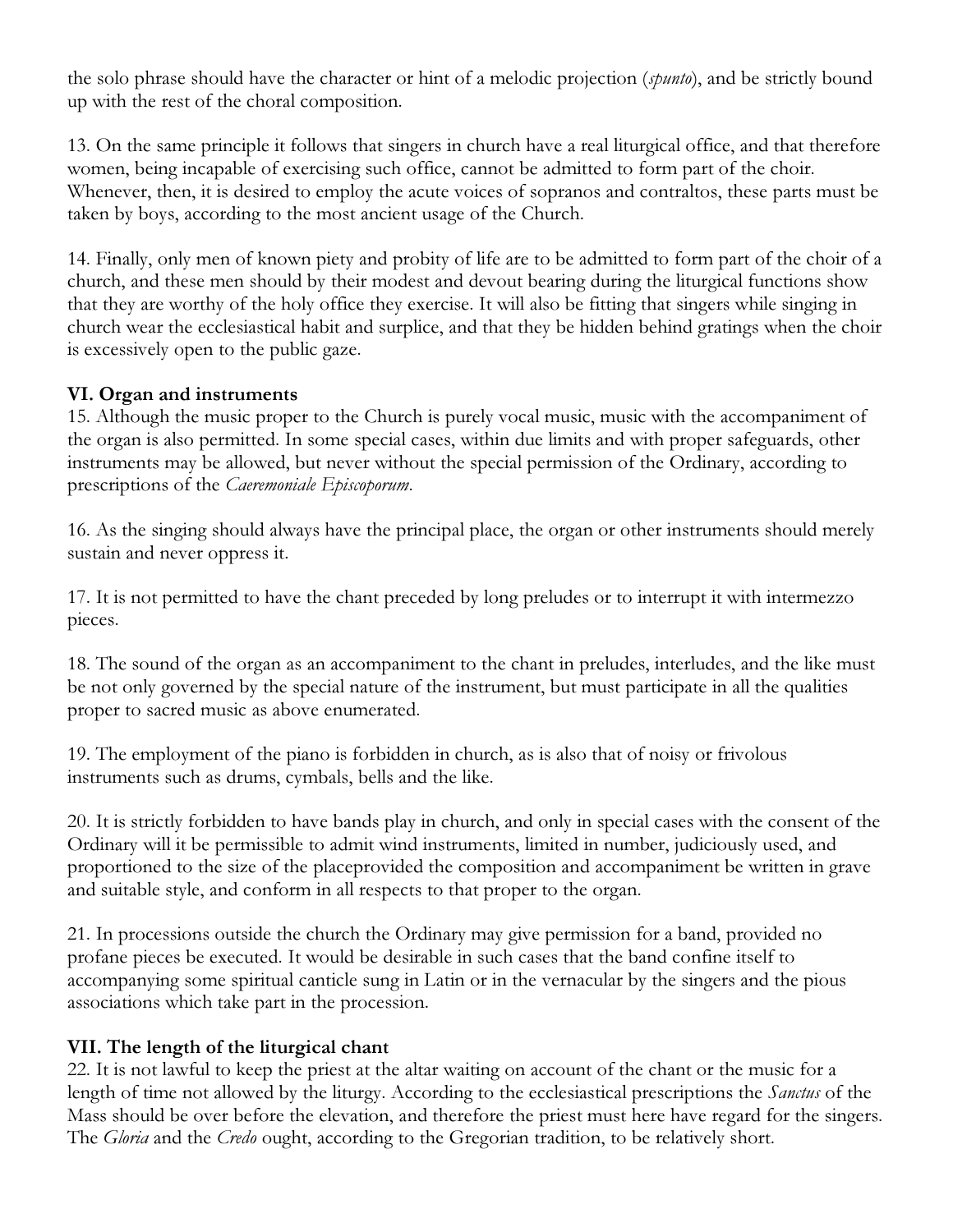23. In general it must be considered a very grave abuse when the liturgy in ecclesiastical functions is made to appear secondary to and in a manner at the service of the music, for the music is merely a part of the liturgy and its humble handmaid.

## VIII. Principal means

24. For the exact execution of what has been herein laid down, the Bishops, if they have not already done so, are to institute in their dioceses a special Commission composed of persons really competent in sacred music, and to this Commission let them entrust in the manner they find most suitable the task of watching over the music executed in their churches. Nor are they to see merely that the music is good in itself, but also that it is adapted to the powers of the singers and be always well executed.

25. In seminaries of clerics and in ecclesiastical institutions let the above-mentioned traditional Gregorian Chant be cultivated by all with diligence and love, according to the Tridentine prescriptions, and let the superiors be liberal of encouragement and praise toward their young subjects. In like manner let a Schola Cantorum be established, whenever possible, among the clerics for the execution of sacred polyphony and of good liturgical music.

26. In the ordinary lessons of Liturgy, Morals, and Canon Law given to the students of theology, let care be taken to touch on those points which regard more directly the principles and laws of sacred music, and let an attempt be made to complete the doctrine with some particular instruction in the aesthetic side of sacred art, so that the clerics may not leave the seminary ignorant of all those subjects so necessary to a full ecclesiastical education.

27. Let care be taken to restore, at least in the principal churches, the ancient *Scholae Cantorum*, as has been done with excellent fruit in a great many places. It is not difficult for a zealous clergy to institute such Scholae even in smaller churches and country parishesnay, in these last the pastors will find a very easy means of gathering around them both children and adults, to their own profit and the edification of the people.

28. Let efforts be made to support and promote, in the best way possible, the higher schools of sacred music where these already exist, and to help in founding them where they do not. It is of the utmost importance that the Church herself provide for the instruction of her choirmasters, organists, and singers, according to the true principles of sacred art.

# IX. Conclusion

29. Finally, it is recommended to choirmasters, singers, members of the clergy, superiors of seminaries, ecclesiastical institutions, and religious communities, parish priests and rectors of churches, canons of collegiate churches and cathedrals, and, above all, to the diocesan ordinaries to favor with all zeal these prudent reforms, long desired and demanded with united voice by all; so that the authority of the Church, which herself has repeatedly proposed them, and now inculcates them, may not fall into contempt.

Given from Our Apostolic Palace at the Vatican, on the day of the Virgin and martyr, Saint Cecilia, November 22, 1903, in the first year of Our Pontificate.

# Pius X, Pope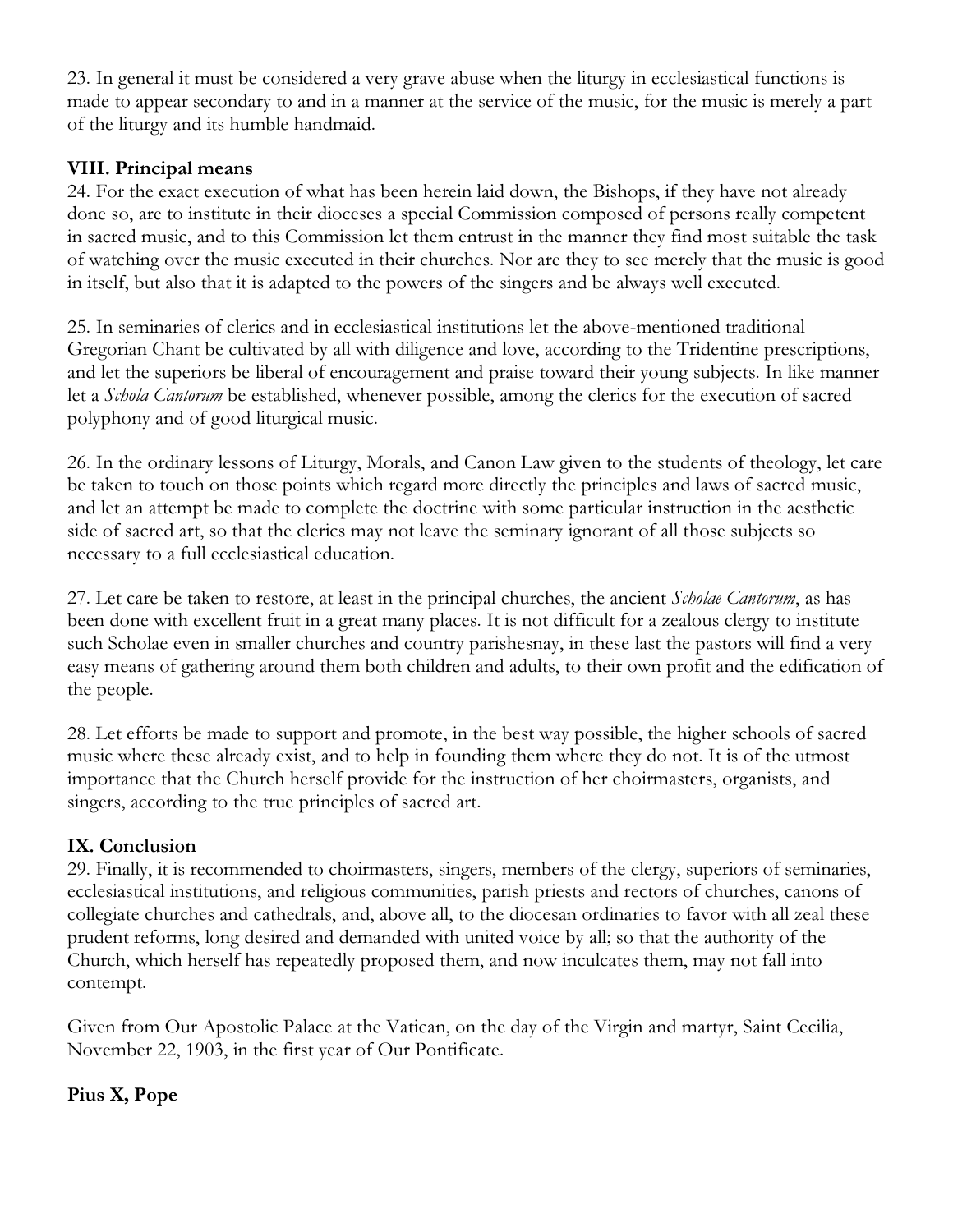#### Papal Letter to the Cardinal Vicar of Rome

The carrying out of the above regulations for the restoration of sacred music is laid upon **Cardinal** Respighi, Vicar-General of Rome, in the following letter from His Holiness, Pope Pius X.

## Lord Cardinal,

A desire to see the decorum, dignity and holiness of the liturgical functions flourishing again in all places has determined Us to make known by a special writing under Our own hand Our will with regard to the sacred music which is employed in the service of public worship. We cherish the hope that all will second Us in this desired restoration, not merely with that blind submission, always laudable though it be, which is accorded out of a pure spirit of obedience to commands that are onerous and contrary to one's own manner of thinking and feeling, but with that alacrity of will which springs from the intimate persuasion of having to do so on grounds duly weighed, clear, evident, and beyond question.

Even a little reflection on the end for which art is admitted to the service of public worship, and on the supreme fitness of offering to the Lord only things in themselves good, and where possible excellent, will at once serve to show that the prescriptions of the Church regarding sacred music are but the immediate application of those two fundamental principles. When the clergy and choirmasters are penetrated with them, good sacred music flourishes spontaneously, as has been constantly observed, and continues to be observed in a great many places; when on the contrary those principles are neglected, neither prayers, admonitions, severe and repeated orders nor threats of canonical penalties suffice to effect any change; for passion, and when not passion a shameful and inexcusable ignorance, always finds a means of eluding the will of the Church, and continuing for years in the same reprehensible way.

This alacrity of will We look for in a very special way among the clergy and faithful of this beloved City of Rome, the center of Christendom and the seat of the Supreme Authority of the Church. Indeed it would seem but natural that none should feel more deeply the influence of Our word than those who hear it directly from our mouth, and that the example of loving and filial submission to Our fatherly invitations should be given with greater solicitude by none more than by that first and most noble portion of the flock of Christ, the Church of Rome, which has been specially entrusted to Our pastoral care as Bishop. Besides, This example is to be given in the sight of the whole world. Bishops and the faithful are continually coming here from all lands to honor the Vicar of Christ and to renew their spirit by visiting our venerable basilicas and the tombs of the martyrs, and by assisting with redoubled fervor at the solemnities which are here celebrated with all pomp and splendor throughout the year. "Optamus ne moribus nostris offensi recedant," said Our predecessor Benedict XIV in his own time in his Encyclical Letter Annus qui, speaking of this very subject of sacred music: "We desire that they may not return to their own countries scandalized by our customs."

And farther on, touching on the abuse of instruments which then prevailed, the same Pontiff said: "What opinion will be formed of us by those, who, coming from countries in which instruments are not used in church, hear them in our churches, just as they might in theaters and other profane places? They will come, too, from places and countries where there is singing and music in the churches of the same king as in ours. But if they are persons of sound judgment, they must be grieved not to find in our music that remedy for the evil in their own churches which they came hither to seek." In other times the contradiction between the music usually executed in the churches and the ecclesiastical laws and prescriptions was, perhaps, far less noticeable, and the scandal caused by this contradiction was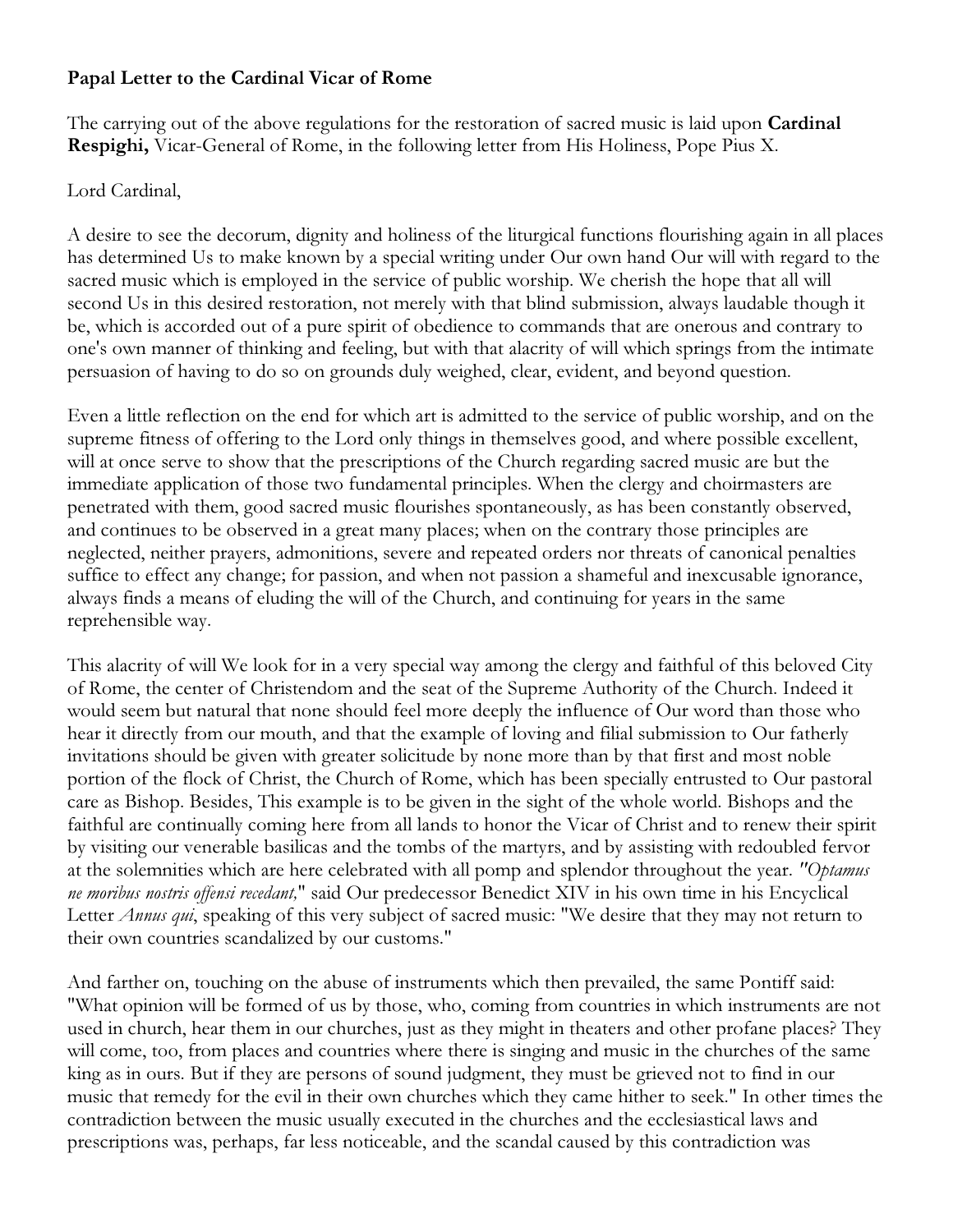doubtless more circumscribed, precisely because the evil was more widely diffused and general. But now that so much study has been employed by distinguished men in explaining the liturgy and the art used in the service of public worship, now that such consoling, and not infrequently, such splendid results have been obtained in so many churches throughout the world in the restoration of sacred music, notwithstanding the very serious difficulties that had to be faced, and that have been happily overcome; now, in fine, that the necessity of a complete change in the order of things has come to be universally appreciated, every abuse in this matter becomes intolerable, and must be removed.

You, therefore, Lord cardinal, in your high office as Our Vicar in Rome for spiritual matters, will, We are sure, exert yourself with the gentleness that is characteristic of you, but with equal firmness, to the end that the music executed in the churches and the chapels of the secular and regular clergy of this City may be in entire harmony with Our instructions. There is much to be corrected or removed in the chants of the mass, of the Litany of Loretto, of the Eucharistic hymn, but that which needs a thorough renewal is the singing of the Vespers of the feasts celebrated in the different churches and basilicas. The liturgical prescriptions of the *Caeremoniale Episcoporum* and the beautiful musical traditions of the classical Roman school are no longer to be found. For the devout psalmody of the clergy, in which the people also used to join, there have been substituted interminable musical compositions on the words of the psalms, all of them modeled on old theatrical works, and most of them of such meager artistic value that they would not be tolerated for a moment even in our second-rate concerts. It is certain that Christian piety and devotion are not promoted by them; the curiosity of some of the less intelligent is fed, but the majority, disgusted and scandalized, wonder how it is that such an abuse can still survive. We therefore wish the cause to be completely extirpated, and that the solemnity of Vespers should be celebrated according to the liturgical rules indicated by Us. The Patriarchal basilicas will lead the way by the example of solicitous care and enlightened zeal of the Lord cardinals who preside over them, and with these will vie especially the minor basilicas, and the collegiate and parochial churches, as well as the churches and chapels of the religious orders. And do you Lord cardinal, neither accept excuses nor concede delays. The difficulty is not diminished but rather augmented by postponement, and since the thing is to be done, let it be done immediately and resolutely. Let all have confidence in Us and in Our word, with which heavenly grace and blessing are united. At first the novelty will produce some wonder among individuals; here and there a leader or director of a choir may find himself somewhat unprepared; but little by little things will right themselves, and in the perfect harmony between the music with the liturgical rules and the nature of the psalmody all will discern a beauty and a goodness which have perhaps never been observed. The Vespers service will indeed be notably shortened. But if the rectors of the churches desire on a special occasion to prolong the function somewhat. in order to detain the people who are wont so laudably to go in the evening to the particular church where the feast is being celebrated, there is nothing to hinder themnay, it will rather be so much gained for the piety and edification of the faithful -- if they have a suitable sermon after the Vespers, closed with Solemn Benediction of the Most Holy Sacrament.

Finally, We desire that sacred music be cultivated with special care and in the proper way in all the seminaries and ecclesiastical colleges of Rome, in which such a large and choice body of young clerics from all parts of the world are being educated in the sacred sciences and in the ecclesiastical spirit. We know, and We are greatly comforted by the knowledge, that in some institutions sacred music is in such a flourishing condition that it may serve as a model for others. But there are some seminaries and colleges which leave much to be desired owing to the carelessness of the superiors, or the want of capacity and the imperfect taste of the persons to whom the teaching of chant and the direction of sacred music is entrusted. You, Lord Cardinal, will be good enough to provide a remedy for this also with solicitude, by insisting especially that Gregorian Chant, according to the prescriptions of the